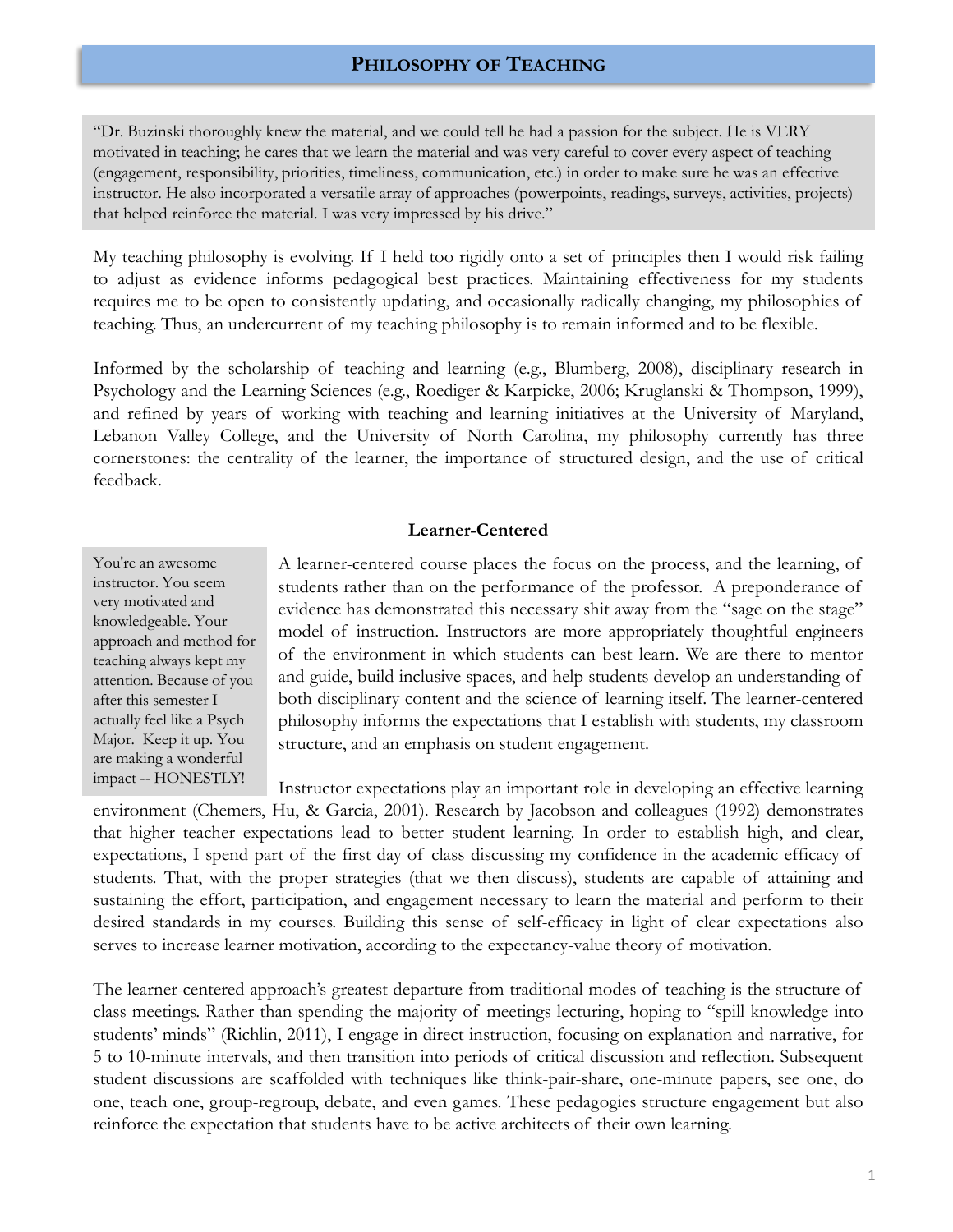Students are responsible for their learning, but a teacher-scholar is responsible for creating the environment in which that learning can best occur. As a consequence, I do not think that teaching only to the intrinsically motivated student is enough. As an instructor one of my responsibilities is to increase engagement with, and motivation for, the material; factors that determine the intensity and duration of students' information processing (Kruglanski & Thompson, 1999). Fortunately well-deployed active learning and course development techniques can do this. Several of the techniques that I use are: telling stories about my life experiences as they relate to the topic at hand, prompting discussions of how the material can impact students' lives, using popular culture multimedia (e.g., TED talks, Twitter) as a lens through which we discuss basic science, using classroom response systems to poll the class for their perspectives in real-time, giving students choice and autonomy where appropriate on assignments and in discussion, and by encouraging relationship development among students, which helps to foster a culture of belonging, safety, and positive regard.

"Also, it means a lot that Dr. B made a point to know all of our names. I felt like people (including those I worked with on our group project) actually cared and knew me. It's hard to feel that in a big school, and it also makes the experience so much more pleasant. I'm more committed to working harder because I'm motivated to support my team and a professor who actually knows me."

## **Structured Design**

"I understood the purpose of all the assignments, and their validity, but it was time consuming to do all of the assigned worksheets and a huge semester long group project. However, I would add that Dr. Buzinski is a great professor. Engaging and funny, his class was always a pleasure to attend. He could teach others how to liven up lecture."

I believe in the importance of carefully structured course design. This philosophical cornerstone informs my course-design model, which includes backwards-design, consistent assessment, and high-impact pedagogy.

Backwards-design forces me to consider the broadest, and most important, learning outcomes before I start creating the details of a course. I use my learning outcomes to guide the decisions that I make regarding which information to include, the over-arching connections that I want my students to make, and the way in which I will assess student knowledge. I consistently reinforce the learning outcomes by providing two types of course documents containing them. The first are reading forms, on which students can take notes relevant to each learning outcome while reading. The second are discussion forms, on which students can take notes during class. Learning outcomes also structure each class discussion, as they are time-chunked by outcome.

I assess student understanding often and in varying ways. I strongly believe that assessment is not merely a means of quantifying learning; it is a powerful creator and solidifier of knowledge (Roediger, 2014; Roediger & Karpicke, 2006). For this reason I assess informally, such as when students complete "brain dumps" after a discussion (a retrieval-practice technique; Agarwal, 2018), and formally, such as when students complete learning assessments (in-class Poll Everywhere based quizzes). Assessments vary from low-stakes (learning assessments worth .25% of the course total) to high-stakes (examinations worth 20%), and occur before, during, and after discussions. In addition to the "testing effect" benefit, my assessment model allows a consistent flow of feedback regarding how the student is progressing throughout the semester.

I also believe that teaching should be impactful, and learning long-lasting. High impact pedagogies are a class of teaching and learning techniques that aim to connect abstract course material with the lives and